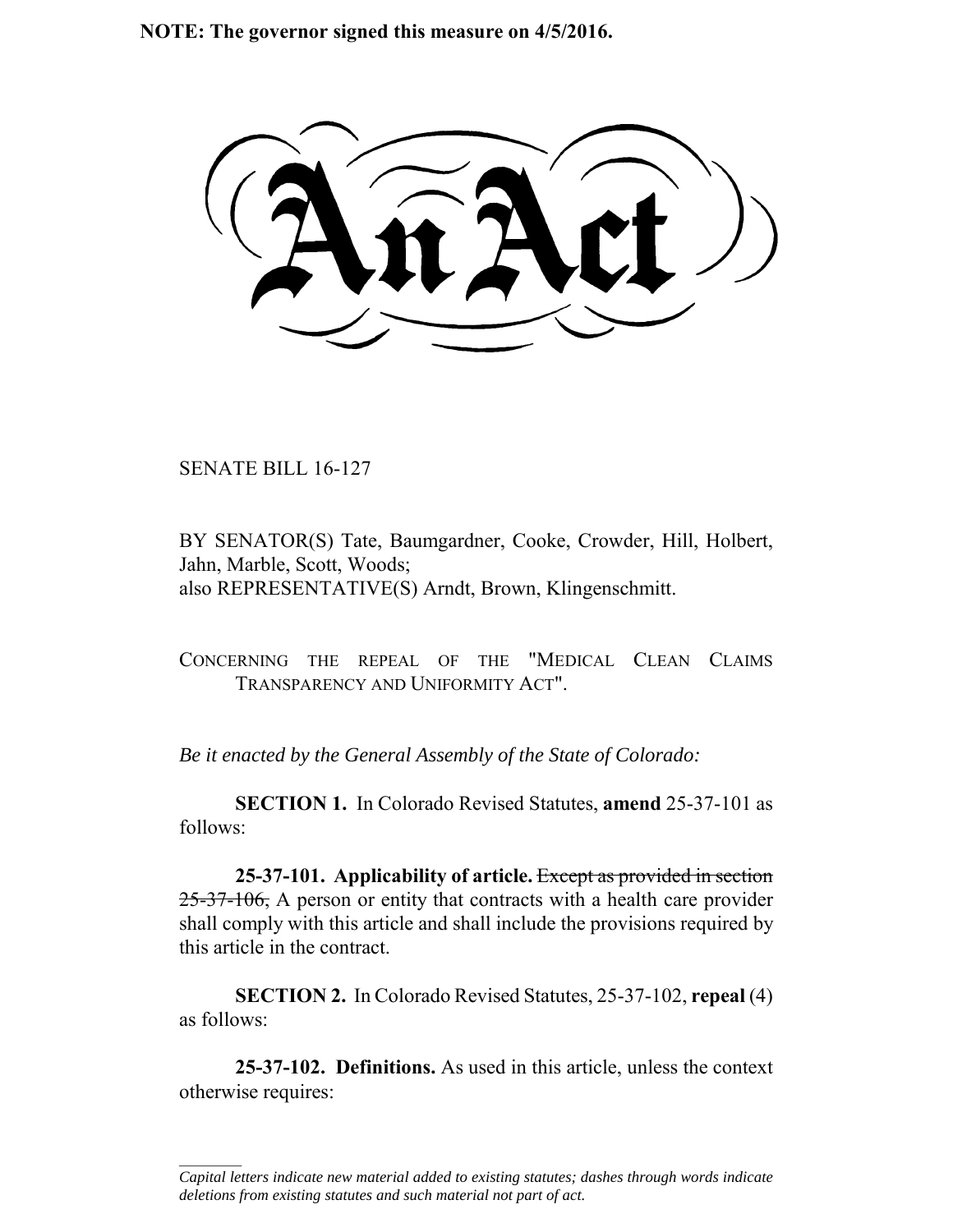(4) "Edit" means a practice or procedure, consistent with the standardized set of payment rules and claim edits developed pursuant to section 25-37-106, pursuant to which one or more adjustments are made regarding procedure codes, including the CPT code sets and the HCPCS, that results in:

(a) Payment for some, but not all, of the codes;

(b) Payment for a different code;

(c) A reduced payment as a result of services provided to a patient that are claimed under more than one code on the same service date;

(d) A modified payment related to a permissible and legitimate modifier used with a procedure code, as specified in section 25-37-106 (2); or

(e) A reduced payment based on multiple units of the same code billed for a single date of service.

**SECTION 3.** In Colorado Revised Statutes, **repeal** 25-37-106.

**SECTION 4. Effective date.** This act takes effect July 1, 2016.

**SECTION 5. Safety clause.** The general assembly hereby finds,